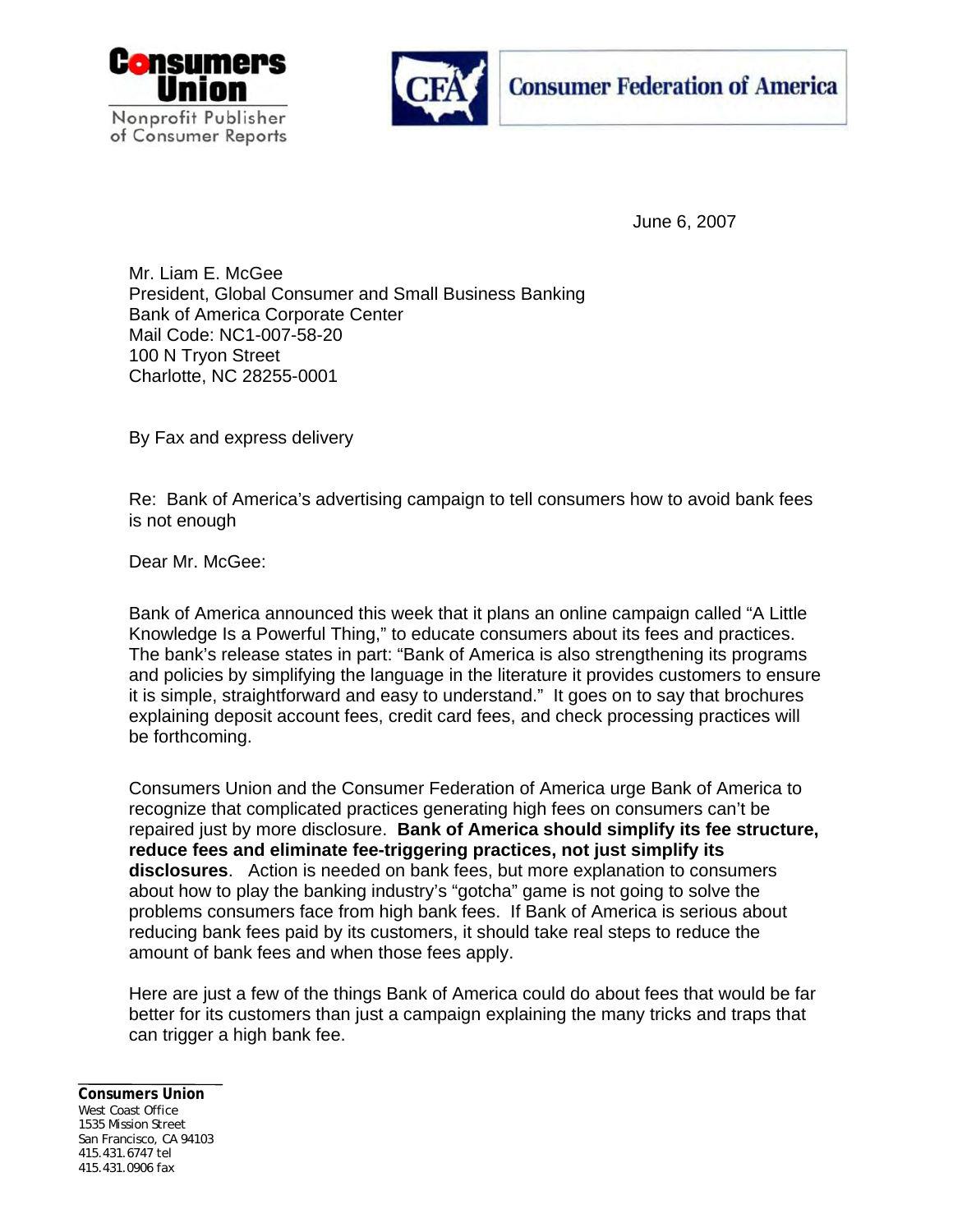**Reduce all consumer fees, including fees for checking, saving, and credit cards to no more than the bank's real cost.** Fees have skyrocketed at Bank of America and many other large banks in the past decade, and seem far out of proportion to any real cost that the bank might incur from a particular event. For example, Bank of America's posted fee schedules say that consumers will pay \$20 per check, up to \$100, the first day in any 12 month period that a check is bounced, and then \$35 for each additional bounced check, up to \$175 per day. By contrast, in 1997, the average large bank charged a one time fee of \$21.29 for a bounced check fee and \$20.04 for an overdraft on a checking account*. Annual Report to the Congress on Retail Fees and Services at Depository Institutions*, Board of Governors of the Federal Reserve System, June 1998, Table B.4.1.

**Leave fee generating features on an account turned off unless and until the consumer asks for them.** So-called "courtesy overdraft," which is an expensive loan program, is very expensive for consumers. The Consumer Federation of America has documented high fees charged when most large banks, including Bank of America, permit customers to overdraw their bank accounts without affirmative consent or warning that the transaction will overdraw the account. *Overdrawn: Consumers Face Hidden Overdraft Charges from Nation's Largest Banks,* Consumer Federation of America, June 2005. A 2007 study by the Center for Responsible Lending estimates that these fees amount to \$10.3 billion a year charged to U.S. consumers. *Debit Card Danger: Banks Offer Little Warning and Few Choices as Customers Pay a High Price for Debit Card Overdrafts*, Center for Responsible Lending, Jan. 25, 2007, p. 5, citing a 2005 study by the Center. The problem is made worse by permitting overdrafts using a debit card without giving the consumer notice at the time that there will be an overdraft and the opportunity to cancel the debit card purchase or ATM withdrawal. Bank of America could end its contribution to this serious consumer problem by leaving the expensive overdraft loan feature off of accounts unless the consumer wants it and affirmatively asks for it.

**Eliminate or reduce "nuisance" and "penalty" fees in all areas of consumer banking, including credit cards.** Bank of America could improve its customers' experiences with bank fees significantly by promising not to engage in practices such as charging a credit card late fee when the payment was sent before the due date, or an over limit fee when the credit charge was approved by the bank. Reducing or eliminating many types of nuisance and penalty fees would simplify the pricing structure, make it easier for consumers to learn the real price of a credit card or account before opening it, facilitate price comparison and help to avoid expensive surprises.

**Reduce check processing "gotcha" practices that can trigger fees**. Consumers Union has received a number of reports from Bank of America customers, as well as from customers of other banks, that consumers have been charged bounced check fees because of long check holds. The following common sense policies would go a long way to reducing those bounced check or overdraft fees which consumers pay solely because of delays in the availability of check deposits:

• Count Saturdays toward the check hold time;